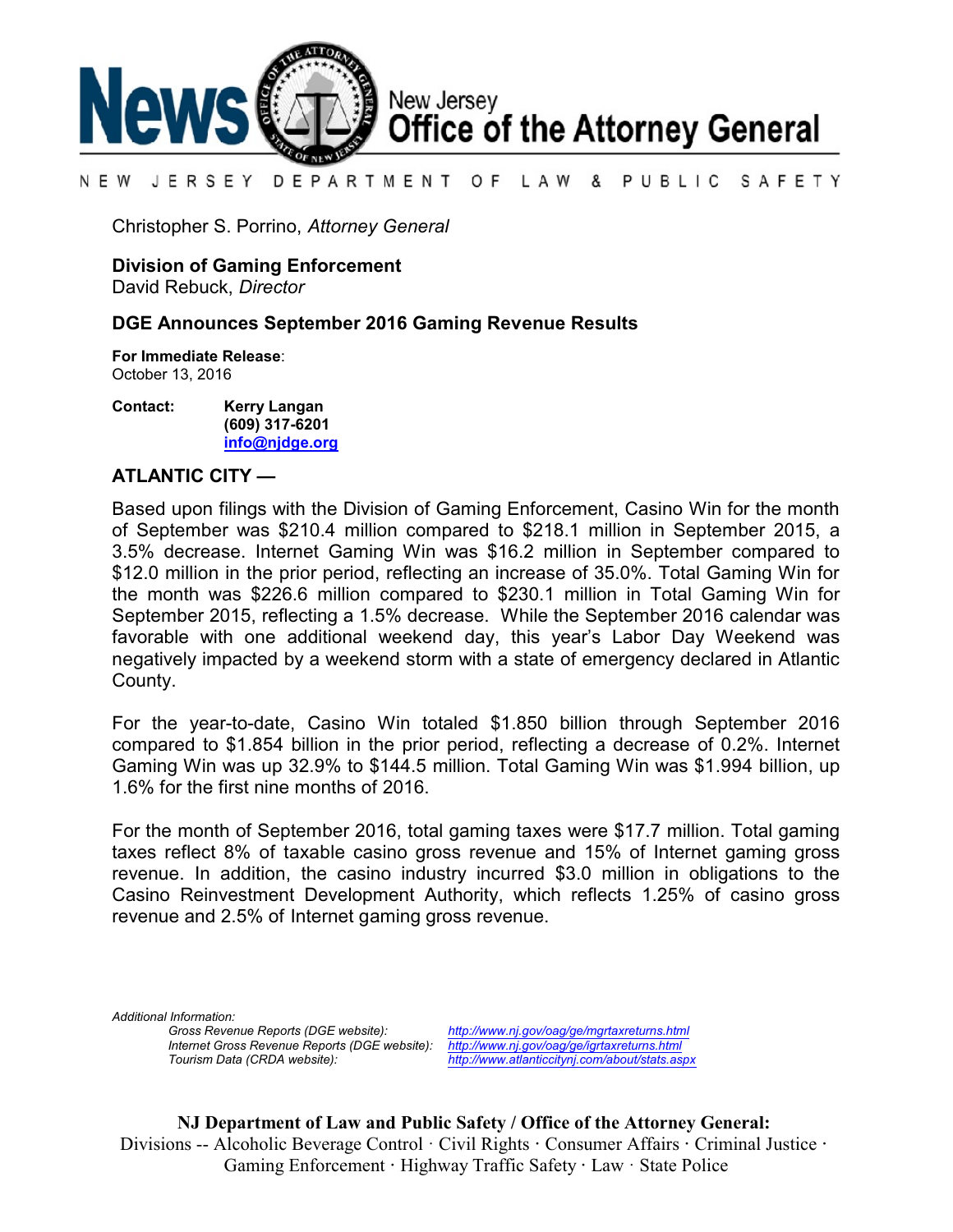# **SEPTEMBER 2016 STATISTICS**

## *GAMING WIN INFORMATION*

|                                               |                |                   |                |                  |                           | Increase (Decrease) |               |  |  |  |  |  |
|-----------------------------------------------|----------------|-------------------|----------------|------------------|---------------------------|---------------------|---------------|--|--|--|--|--|
| <b>SEPTEMBER</b>                              |                | 2016              |                | 2015             |                           | \$                  | $\frac{1}{2}$ |  |  |  |  |  |
| Slot Machine Win                              | $\mathfrak{L}$ | 147,014,132       | $\mathfrak{S}$ | 153,409,825      | $\boldsymbol{\mathsf{S}}$ | (6, 395, 693)       | (4.2)         |  |  |  |  |  |
| Table Game Win                                |                | 63,364,083        |                | 64,689,577       |                           | (1,325,494)         | (2.0)         |  |  |  |  |  |
| Casino Win                                    |                | 210,378,215       |                | 218,099,402      |                           | (7, 721, 187)       | (3.5)         |  |  |  |  |  |
| Peer-to-Peer                                  |                | 2,016,919         |                | 1,771,123        |                           | 245,796             | 13.9          |  |  |  |  |  |
| <b>Other Authorized Games</b>                 |                | 14,214,980        |                | 10,254,556       |                           | 3,960,424           | 38.6          |  |  |  |  |  |
| Internet Gaming Win                           |                | 16,231,899        |                | 12,025,679       |                           | 4,206,220           | 35.0          |  |  |  |  |  |
| <b>Total Gaming Win</b>                       |                | 226,610,114       |                | 230,125,081      |                           | (3,514,967)         | (1.5)         |  |  |  |  |  |
|                                               |                |                   |                |                  |                           |                     |               |  |  |  |  |  |
| <b>SEPTEMBER YTD</b>                          |                |                   |                |                  |                           |                     |               |  |  |  |  |  |
| Slot Machine Win                              | \$.            | 1,317,128,351     |                | \$1,325,654,344  | \$                        | (8,525,993)         | (0.6)         |  |  |  |  |  |
| <b>Table Game Win</b>                         |                | 532,701,089       |                | 528,256,755      |                           | 4,444,334           | 0.8           |  |  |  |  |  |
| Casino Win                                    |                | 1,849,829,440     |                | 1,853,911,099    |                           | (4,081,659)         | (0.2)         |  |  |  |  |  |
| Peer-to-Peer                                  |                | 19,936,746        |                | 17,961,719       |                           | 1,975,027           | 11.0          |  |  |  |  |  |
| <b>Other Authorized Games</b>                 |                | 124,554,671       |                | 90,787,683       |                           | 33,766,988          | 37.2          |  |  |  |  |  |
| Internet Gaming Win                           |                | 144,491,417       |                | 108,749,402      |                           | 35,742,015          | 32.9          |  |  |  |  |  |
| <b>Total Gaming Win</b>                       |                | 1,994,320,857     |                | 1,962,660,501    |                           | 31,660,356          | 1.6           |  |  |  |  |  |
|                                               |                |                   |                |                  |                           |                     |               |  |  |  |  |  |
| <b>GROSS REVENUE AND CRDA TAX INFORMATION</b> |                |                   |                |                  |                           |                     |               |  |  |  |  |  |
|                                               |                | <b>Total CRDA</b> |                | Total            |                           |                     |               |  |  |  |  |  |
|                                               |                | Obligations (a)   |                | Gaming Taxes (b) |                           |                     |               |  |  |  |  |  |
| September 2016                                |                | 3,035,964         | \$             | 17,738,862       |                           |                     |               |  |  |  |  |  |
| <b>YTD September 2016</b>                     |                | 26,739,628        | \$             | 156,944,528      |                           |                     |               |  |  |  |  |  |

(a) Total CRDA Obligations reflect 1.25% of casino gross revenue and 2.5% of Internet gaming gross revenue.

(b) Total Gaming Taxes reflect 8% of taxable casino gross revenue and 15% of Internet gaming gross revenue. Taxable casino gross revenue reflects casino gross revenue less the deduction for eligible promotional gaming credits. Gross Revenue is not Win, is unaudited, and subject to adjustment. Year-to-Date Gross Revenue amount includes any amendments received since the prior monthly press release.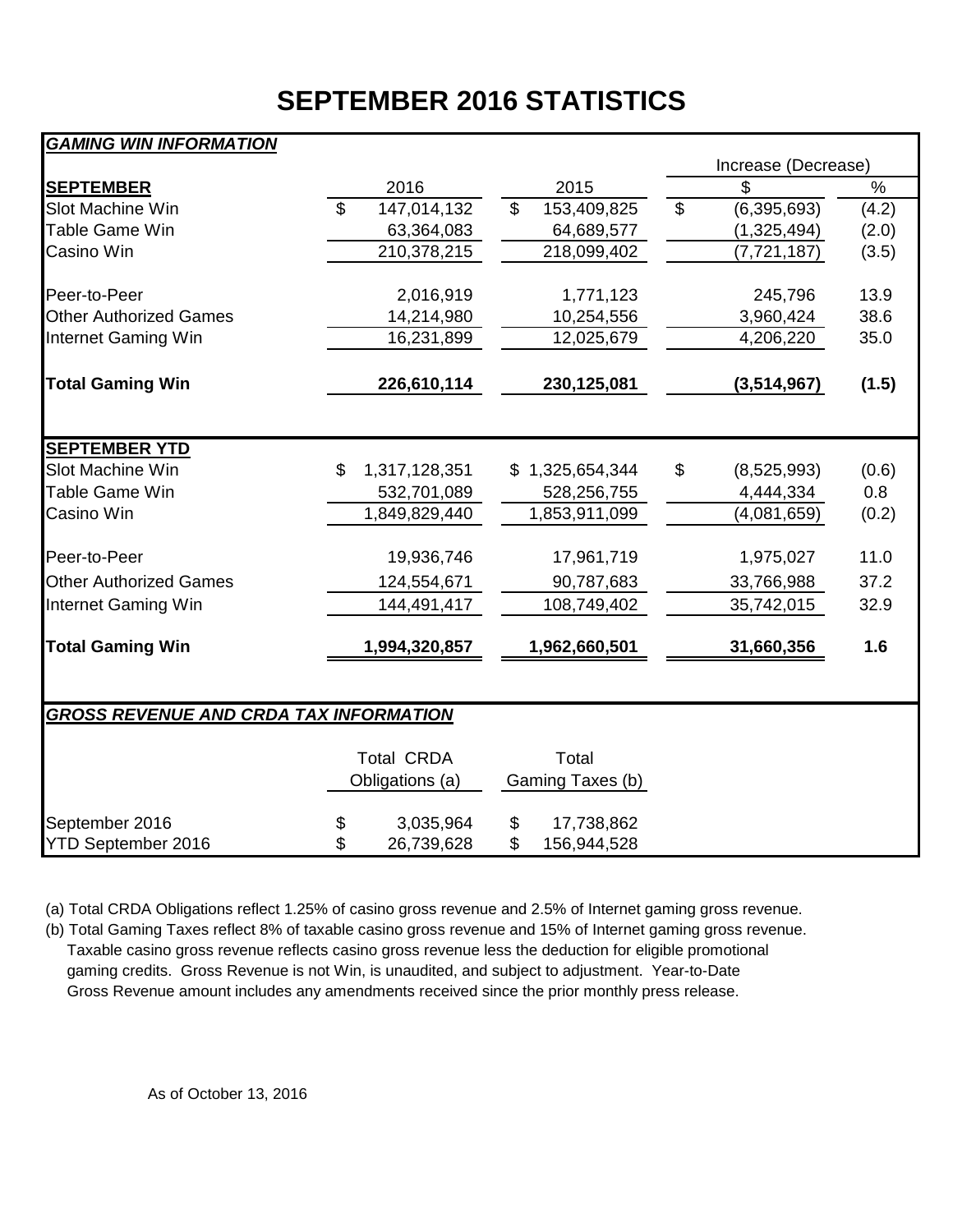### **THE ATLANTIC CITY CASINO INDUSTRY MONTHLY WIN COMPARISON FOR THE MONTH ENDED SEPTEMBER 2016 VERSUS 2015**

|                        | <b>CASINO WIN</b> |             |      |             |      | <b>INCREASE</b><br>(DECREASE) |      | <b>INTERNET GAMING WIN</b> |    |                          | <b>INCREASE</b><br>(DECREASE) |       | <b>TOTAL GAMING WIN</b> | <b>INCREASE</b><br>(DECREASE) |      |               |        |  |
|------------------------|-------------------|-------------|------|-------------|------|-------------------------------|------|----------------------------|----|--------------------------|-------------------------------|-------|-------------------------|-------------------------------|------|---------------|--------|--|
|                        | 2016              |             | 2015 |             | $\%$ |                               | 2016 |                            |    | 2015                     |                               | $\%$  |                         | 2016                          | 2015 |               | $\%$   |  |
| <b>Bally's AC</b>      | \$                | 18,116,702  | \$   | 18,800,947  |      | (3.6)                         | \$   |                            | \$ | $\overline{\phantom{a}}$ |                               | n/a   |                         | 18,116,702                    | \$   | 18,800,947    | (3.6)  |  |
| Borgata                |                   | 64,282,241  |      | 62,955,248  |      | 2.1                           |      | 3,387,237                  |    | 3,383,174                |                               | 0.1   |                         | 67,669,478                    |      | 66,338,422    | 2.0    |  |
| Caesars                |                   | 29,874,228  |      | 31,090,489  |      | (3.9)                         |      |                            |    |                          |                               | n/a   |                         | 29,874,228                    |      | 31,090,489    | (3.9)  |  |
| Caesars Interactive NJ |                   |             |      |             |      | n/a                           |      | 3,238,445                  |    | 2,655,925                |                               | 21.9  |                         | 3,238,445                     |      | 2,655,925     | 21.9   |  |
| Golden Nugget          |                   | 17,887,069  |      | 17,250,004  |      | 3.7                           |      | 3,659,348                  |    | 2,421,261                |                               | 51.1  |                         | 21,546,417                    |      | 19,671,265    | 9.5    |  |
| Harrah's               |                   | 28,996,623  |      | 31,633,249  |      | (8.3)                         |      |                            |    |                          |                               | n/a   |                         | 28,996,623                    |      | 31,633,249    | (8.3)  |  |
| Resorts                |                   | 16,891,762  |      | 15,270,702  |      | 10.6                          |      |                            |    |                          |                               | n/a   |                         | 16,891,762                    |      | 15,270,702    | 10.6   |  |
| <b>Resorts Digital</b> |                   |             |      |             |      | n/a                           |      | 2,911,041                  |    | 944,299                  |                               | 208.3 |                         | 2,911,041                     |      | 944,299       | 208.3  |  |
| Tropicana              |                   | 26,180,751  |      | 24,404,187  |      | 7.3                           |      | 3,035,828                  |    | 2,621,020                |                               | 15.8  |                         | 29,216,579                    |      | 27,025,207    | 8.1    |  |
| Trump Taj Mahal        |                   | 8,148,839   |      | 16,694,576  |      | (51.2)                        |      |                            |    |                          |                               | n/a   |                         | 8,148,839                     |      | 16,694,576    | (51.2) |  |
| <b>Total: Industry</b> |                   | 210,378,215 |      | 218,099,402 |      | (3.5)                         |      | 16,231,899                 | \$ | 12,025,679               |                               | 35.0  |                         | 226,610,114                   |      | \$230,125,081 | (1.5)  |  |